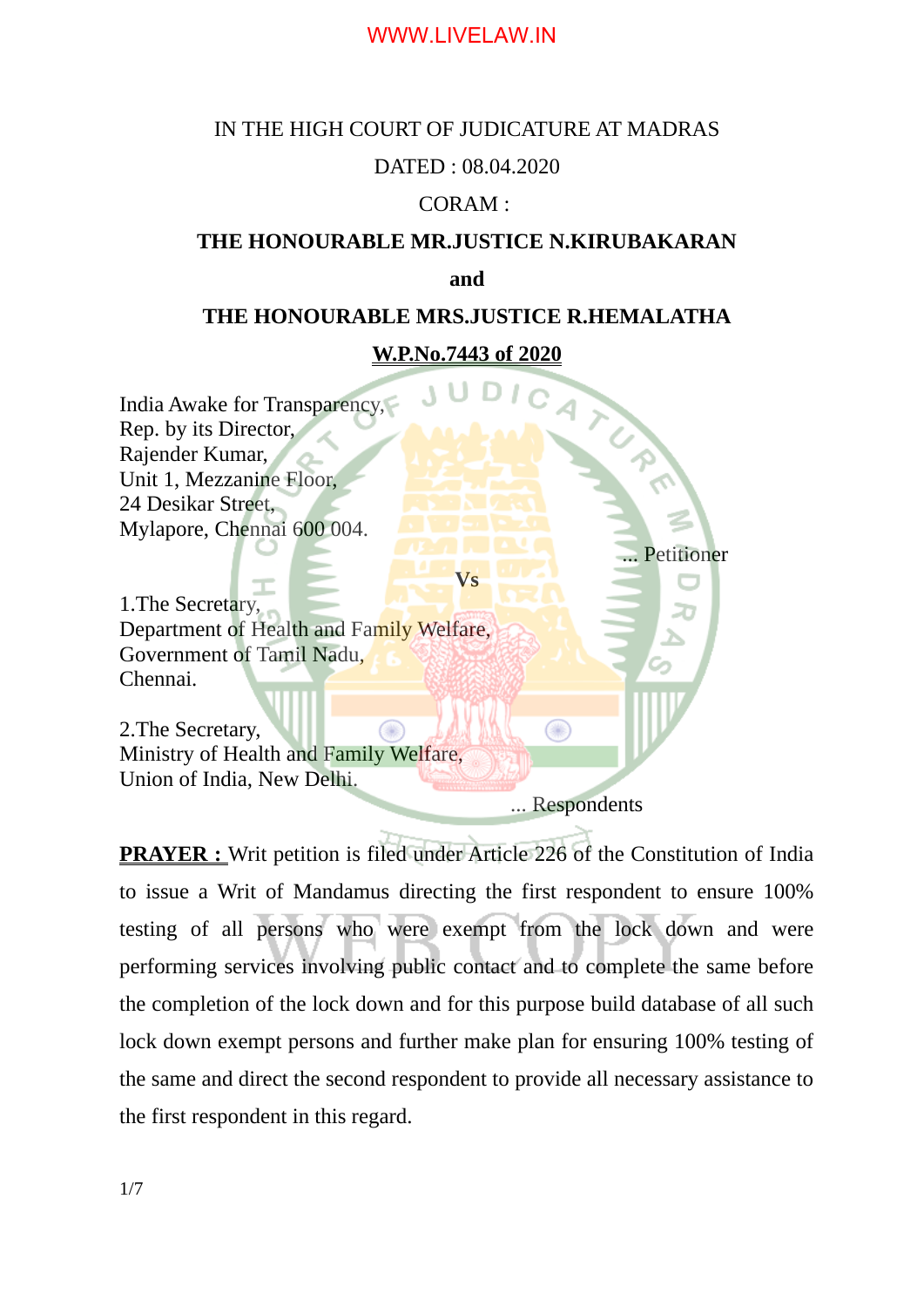For Petitioner :Mr.Subramani for M/s.T.Sugirtha

For Respondents :Mr.P.H.Arvind Pandian Additional Advocate General

> Asst. by Mr.A.N.Thambidurai Special Government Pleader and Mr.C.V.Sailendhran Government Advocate for R1

Mr.V.Chandrasekaran Senior Panel Counsel for R2 and R3

# **O R D E R**

(Order of the Court was delivered by **N.KIRUBAKARAN, J**)

 **"Pandemic has no religion; It knows no region; It won't come on its own; Unless there is an invitation;** œ **Crowding can lead to its aggravation; So maintain sanitation and reduce social interaction; That will alone prevent transmission."**

The present writ petition has been filed seeking a writ of mandamus directing the first respondent to ensure 100% testing of all persons who were exempt from the lock down and were performing services involving public contact and to complete the same before the completion of the lock down and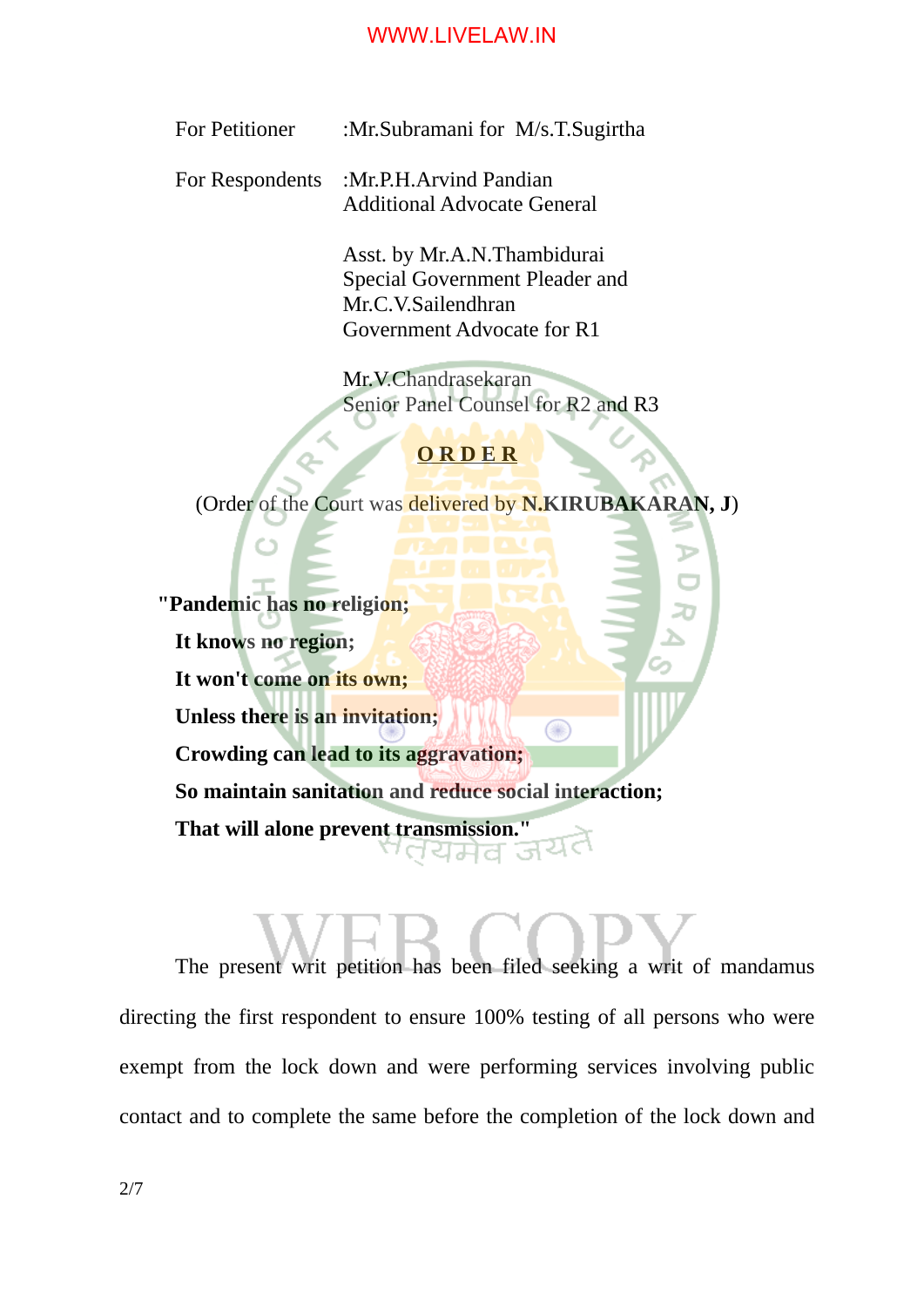for this purpose build database of all such lock down exempt persons and further make plan for ensuring 100% testing of the same and direct the second respondent to provide all necessary assistance to the first respondent in this regard

2.Heard Mr.Subramani for M/s.T.Sugirtha, learned counsel for the petitioner and Mr.P.H.Aravind Pandian, learned Additional Advocate General on behalf of the State.

3.As it is a public interest litigation, this Court would like to deal with issues arising out of COVID virus comprehensively and therefore, this Court *suo motu* impleads "*Union of India represented by the Secretary to Government, Ministry of Home Affairs, New Delhi*" as third respondent.

4.Mr.V.Chandrasekaran, learned Senior Panel Counsel takes notice on behalf of the second respondent as well as the newly impleaded respondent.

5.Since out of 5194 people infected by Corona virus, as on date Tamil Nadu stands second with 690 patients, while Maharashtra stands first with 1018 patients. However with regard to the release of Disaster Risk Management Fund, the Home Ministry has released only 510 crores which in the opinion of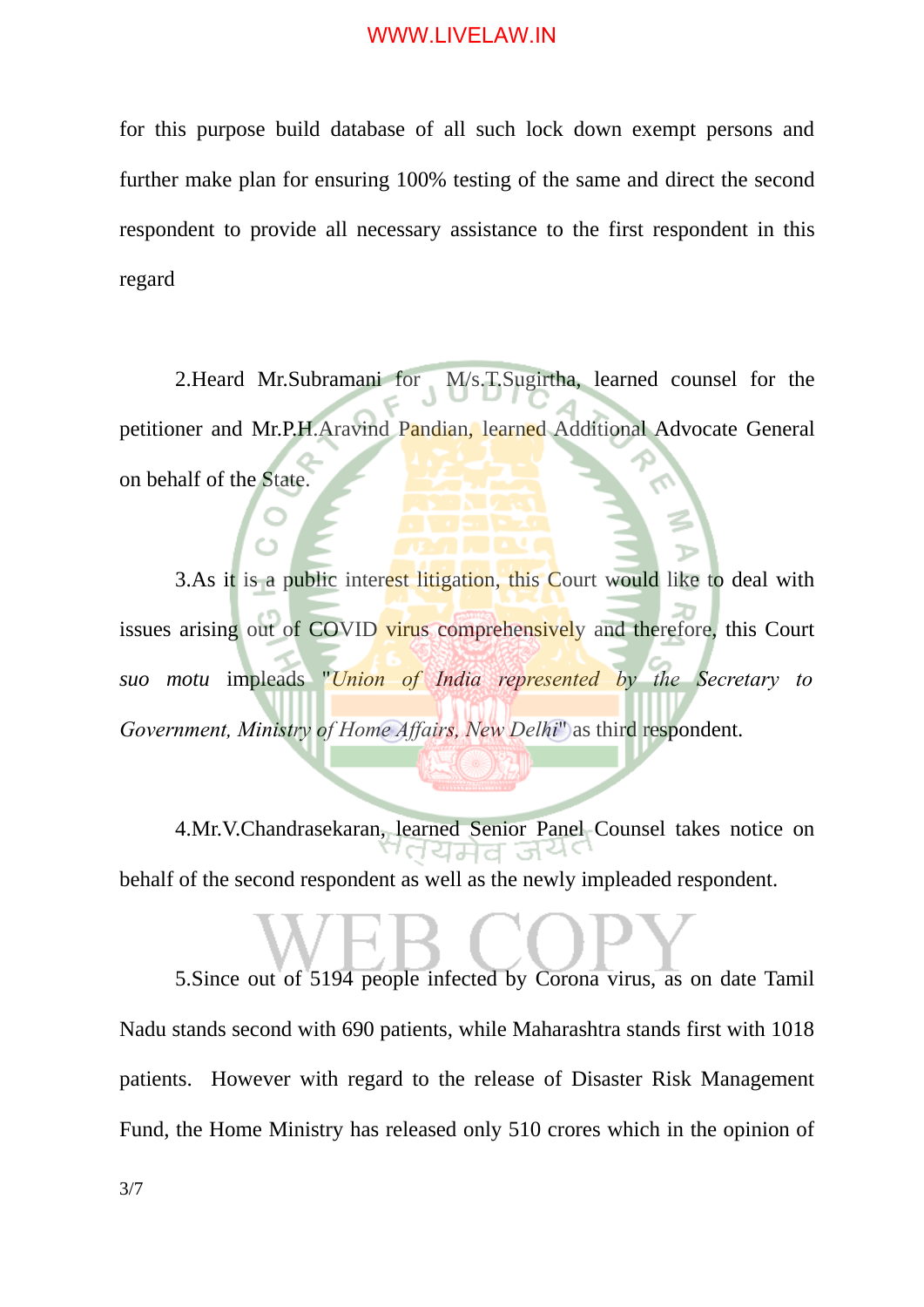this Court is not adequate, whereas, the States which have got lesser number of virus infected patients have been alloted more fund. This Court is not against the allotment of more fund to the other States, but concerned about Tamil Nadu getting lesser amount of fund. Therefore, the Central Government may positively consider increasing the amount.

6.Even though Tamil Nadu has got 690 COVID positive patients, it is stated that their family members and friends have not come forward to subject themselves for test as well as for quarantining. The pandemic spreads like a wild fire. It would not only affect the individual but also affect their family members, relatives, friends and even the whole of village or town. Further, many persons have come from foreign countries since the end of February and they have not voluntarily subjected themselves for testing and quarantining. Therefore, this Court appeals to the persons who have travelled abroad in the recent times, their family members and friends to subject themselves voluntarily for testing and quarantining, as the same would enable the pandemic to be controlled in the interest of the public.

7.Furthermore, lakhs and lakhs of people are affected because of the lock down. The daily wagers, migrant workers and platform dwellers are without food and shelter. Though the Government is taking all efforts to provide food, it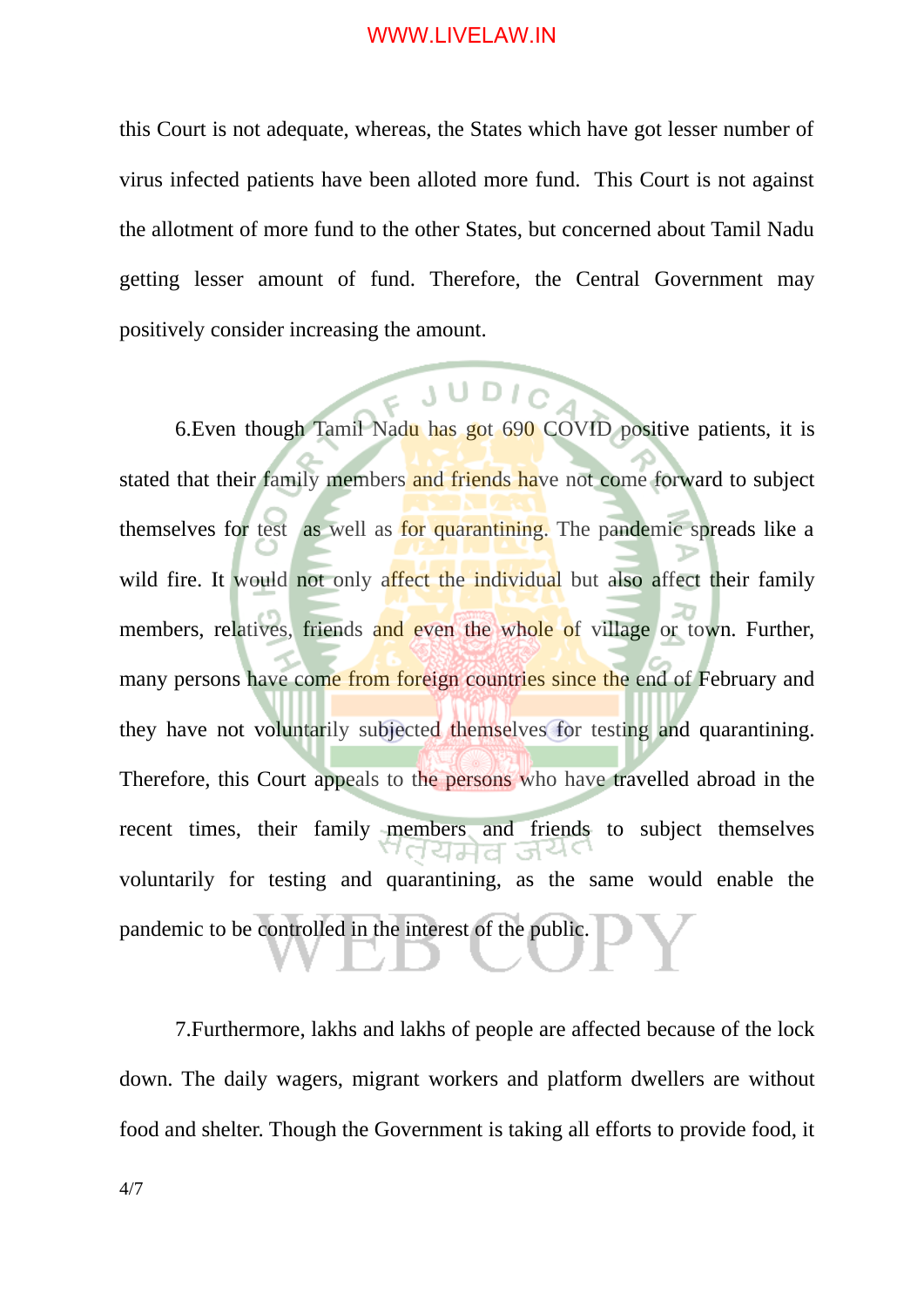is reported in the media that in some places like Tirupur and Coimbatore, the migrant workers have staged a protest as they have not been given food and shelter. Therefore, the authorities are directed to verify the persons who are without food and shelter and provide them by having community kitchens.

8.Since the pandemic spreads due to physical contact or due to proximity and also by droplets, it must be everyones' endeavor to keep social distancing. Inspite of the appeals made by the authorities, the public is not listening to them and they are living very closely and there is every chance to spread the dangerous pandemic. It is in their own interest, the public are requested to keep social distancing while moving out for purchasing essential commodities or for visiting hospitals etc., If we are not disciplined even at this hour of crisis, no one can could save us. The issue is not concerned with an individual but it is concerned with the entire society. It is stated that the Pandemic is only in second stage and if it reaches to community spreading, there is likelihood of loss of lives in lakhs, as we are 134 crore population country. It is a crucial stage and we should be vigilant. Only by staying in our house, we can cooperate with Doctors, Health workers and Policemen who are working round the clock for us. Otherwise, we will be doing injustice Therefore, this Court appeals to the people to avoid going out or congregating and to maintain social distancing.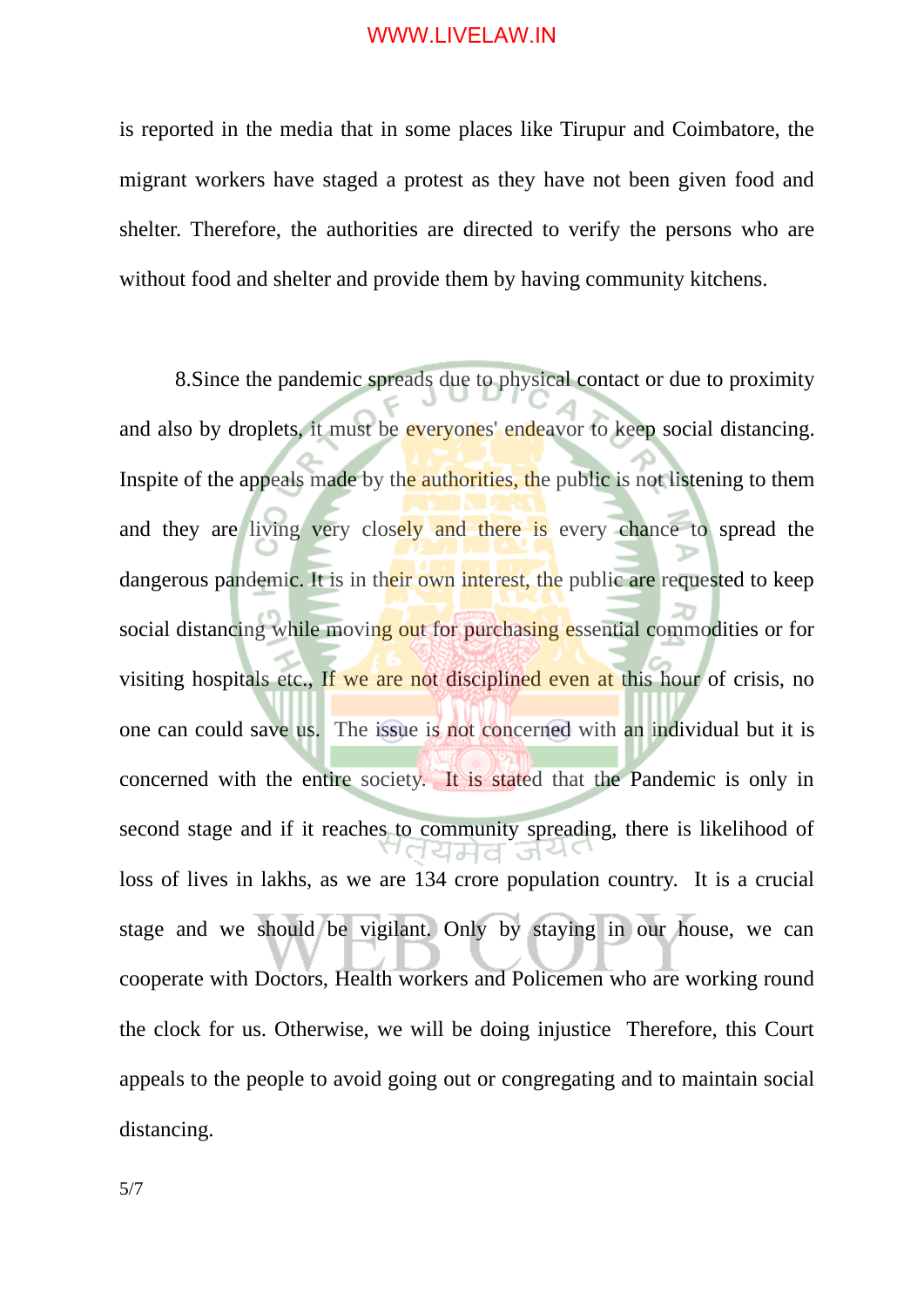9.Mr.P.H.Arvind Pandian, learned Additional Advocate General undertakes to file status report by next week. Meanwhile, it is open to the Police Authorities to arrest as well as seize the two wheelers or the four wheelers which are used in violation of Section 144 order, if anybody comes out without reason beyond 1.00 P.M. The Police Authorities are directed to enquire/inform the employers of the violators (Government or Private employee) about the violation made by them.

10. Call the matter after two weeks.

*mbi*

*Note: Registry is directed to carry out the necessary amendment in the cause title.*

Œ

I еF **(NKKJ) (RHJ) 08.04.2020**

**N.KIRUBAKARAN, J. and R.HEMALATHA, J.**

*mbi*

# 'EB COPY

यमेव जय

 $\circledcirc$